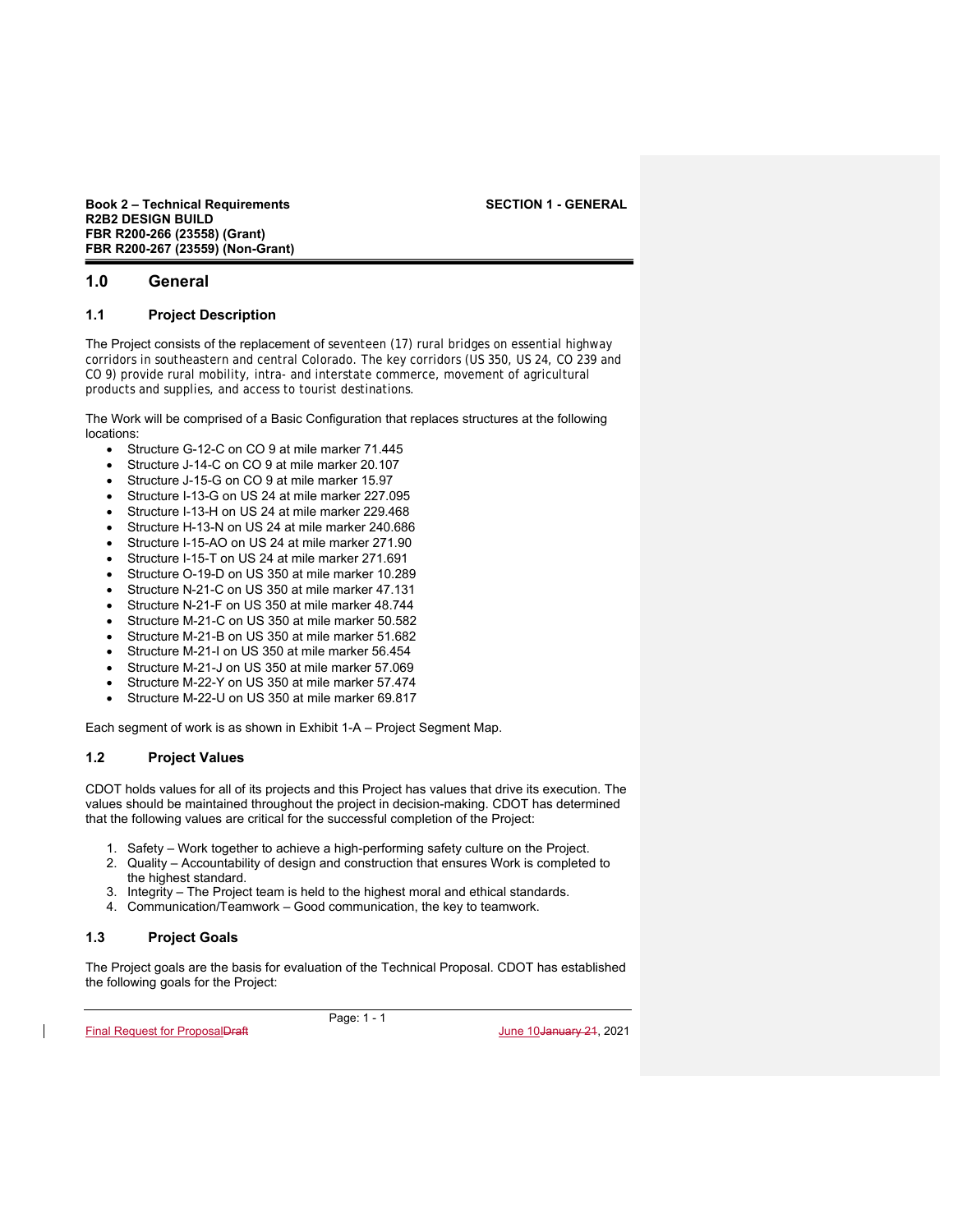### 1. **Maximize project scope and improvements within the project budget and schedule**

- A. Provide solutions to complete the Project's Basic Configuration and AREs.
- B. Maximize the integration of the Project Goals and Values

### 2. **Minimize project delivery time**

- A. Ensure that obligation and completion dates meet or beat the statutory requirements.
- B. Balance the cost and time, while delivering the project within budget.

### 3. **Minimize inconvenience to the traveling public during construction**

- A. No full-closures of highways.
- B. Develop an approach to managing traffic that minimizes travel times

### 4. **Maximize new structure service life**

A. Provide design and construction strategies that will be used to extend the service life of the replaced structures.

# **1.4 Environmental Compliance**

US 350, US 24, and CO 9 within the Project limits of each structure site (2000 feet upstream and downstream of each structure approach and departure within CDOT ROW limits) have been evaluated through categorical exclusion (CATEX) that supports a decision not to conduct additional environmental review, and satisfies the requirements of NEPA.

This Project and Work shall be conformance with NEPA documents in addition the Project and Work shall not preclude anything required as part of these documents. Mitigation measures identified in Book 2 and the NEPA documents needed in response to Project impacts, shall be implemented within the Project and Work. No Project mitigation measure resultant of the Project or Work shall be deferred to a future project.

## **1.5 Basic Configuration**

The following describes the Basic Configuration for each segment of the Work for this Project within the Right-of-Way and established Temporary Easements.

### **1.5.1 CO 9 Structure G-12-C**

- Reconstruction of CO 9 Roadway and Structure G-12-C
- As a two-lane arterial with 12-foot lanes and 8-foot outside shoulders
- Roadway transition to the structure including roadway widening, new bridge railing, and guardrail
- Construction of additional items including but not limited to: retaining walls, signing, striping, landscaping, utility relocations
- The Contractor shall raise, remove, and dispose of all structures and obstructions at this location
- Permanent water quality improvements

# **1.5.2 CO 9 Structure J-14-C**

Page: 1 - 2

Final Request for ProposalDraft June 10January 21, 2021

**Formatted:** Font: Bold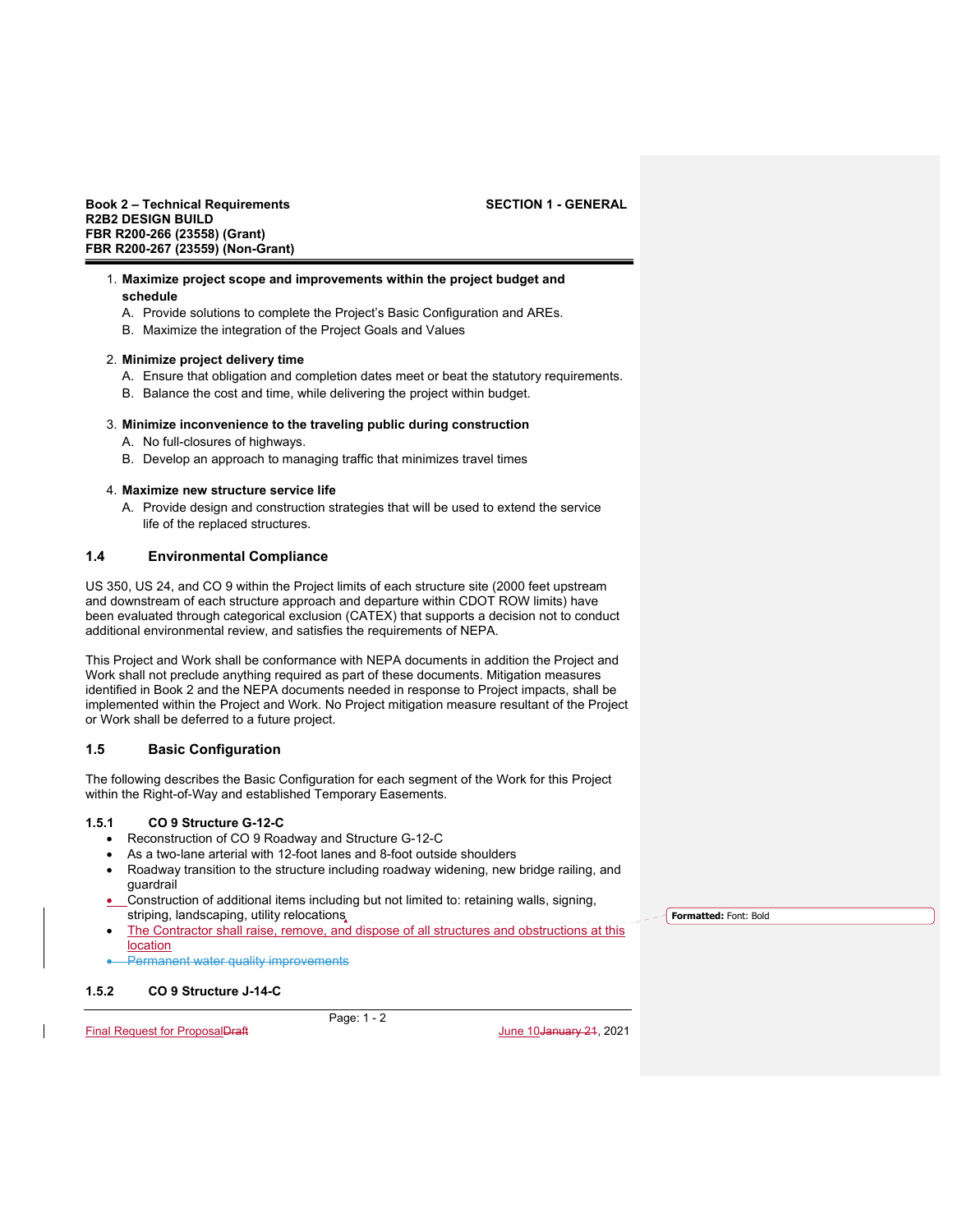**Formatted:** Font: Bold

**Formatted:** Font: Bold

- Reconstruction of CO 9 Roadway and Structure J-14-C
- As a two-lane arterial with 12-foot lanes and 6-foot outside shoulders with a paved 2-foot guardrail offset
- Roadway transition to the structure including roadway widening, new bridge railing, and guardrail
- Construction of additional items including but not limited to: retaining walls, signing, striping, landscaping, utility relocations
- The Contractor shall raise, remove, and dispose of all structures and obstructions at this location **Formatted:** List Paragraph, Tab stops: 0.75", Left **Formatted:** Font: (Default) Arial, 11 pt, Bold
- Permanent water quality improvements

## **1.5.3 CO 9 Structure J-15-G**

- Reconstruction of CO 9 Roadway and Structure J-15-G
- As a two-lane arterial with 12-foot lanes and 6-foot outside shoulders with a paved 2-foot guardrail offset
- Roadway transition to the structure including roadway widening, new bridge railing, and guardrail
- Construction of additional items including but not limited to: retaining walls, signing, striping, landscaping, utility relocations **Formatted:** Font: Bold
- The Contractor shall raise, remove, and dispose of all structures and obstructions at this  $\leftarrow$ location Permanent water quality improvements **Formatted:** Tab stops: 0.75", Left **Formatted:** Font: (Default) Arial, 11 pt, Bold

## **1.5.4 US 24 Structure I-13-G**

- Reconstruction of US 24 Roadway and Structure I-13-G
- As a two-lane arterial with 12-foot lanes and 8-foot outside shoulders
- Roadway transition to the structure including roadway widening, new bridge railing, and guardrail
- Construction of additional items including but not limited to: retaining walls, signing, striping, landscaping, utility relocations
- The Contractor shall raise, remove, and dispose of all structures and obstructions at this **location •** Permanent water quality improvements **Formatted:** Font: Bold **Formatted:** Tab stops: 0.75", Left **Formatted:** Font: (Default) Arial, 11 pt, Bold

## **1.5.5 US 24 Structure I-13-H**

- Reconstruction of US 24 Roadway and Structure I-13-H
- As a two-lane arterial with 12-foot lanes and 6-foot outside shoulders with a paved 2-foot guardrail offset
- Roadway transition to the structure including roadway widening, new bridge railing, and guardrail
- Construction of additional items including but not limited to: retaining walls, signing, striping, landscaping, utility relocations
- The Contractor shall raise, remove, and dispose of all structures and obstructions at this location **Formatted:** Font: (Default) Arial, 11 pt, Bold
- Permanent water quality improvements

## **1.5.6 US 24 Structure H-13-N**

Reconstruction of US 24 Roadway and Structure H-13-N

Page: 1 - 3

Final Request for ProposalDraft June 10January 21, 2021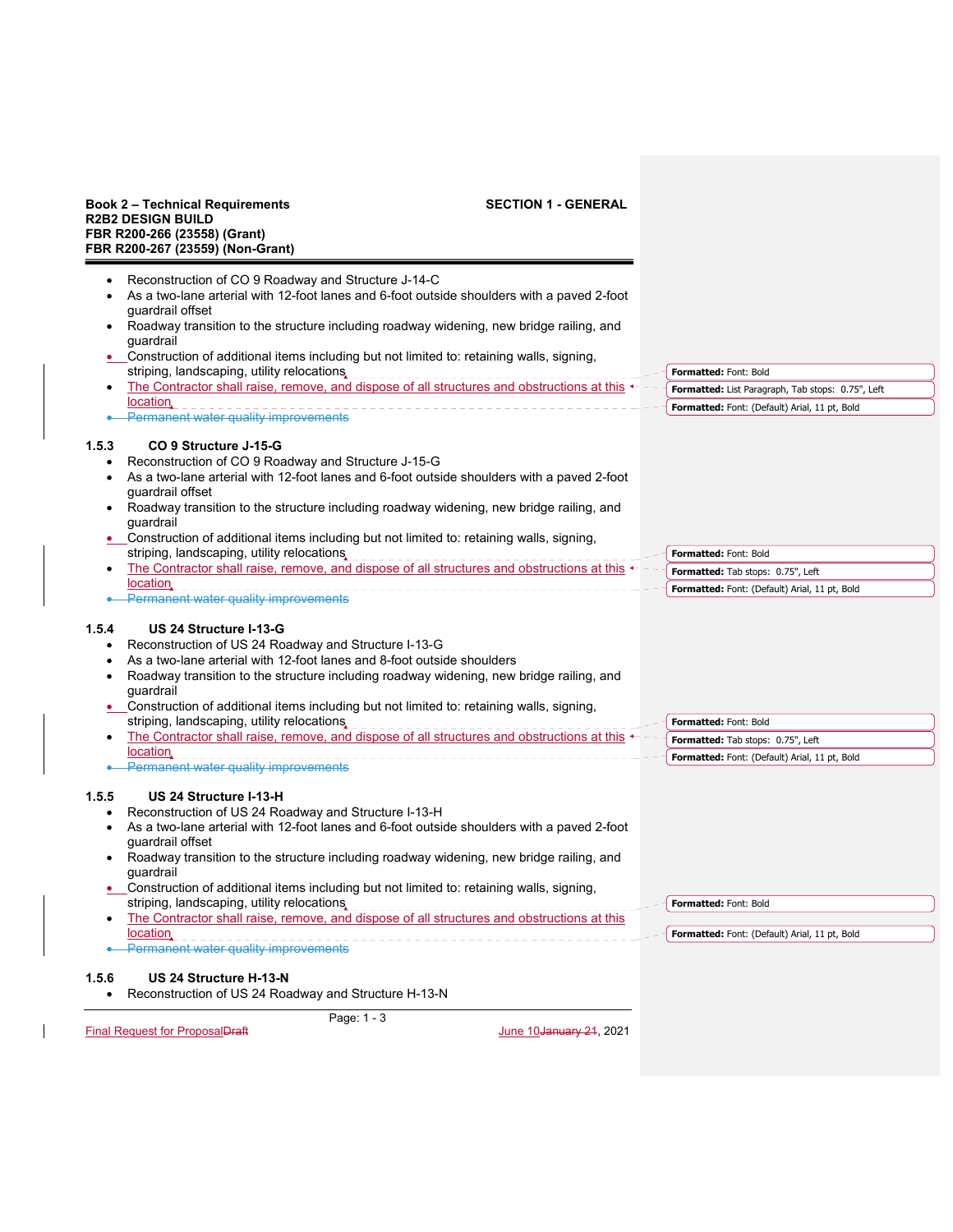$\mathbf{l}$ 

|           | FBR R200-267 (23559) (Non-Grant)                                                                                    |                                                      |
|-----------|---------------------------------------------------------------------------------------------------------------------|------------------------------------------------------|
|           | As a two-lane arterial with 12-foot lanes and 8-foot outside shoulders                                              |                                                      |
|           | Roadway transition to the structure including roadway widening, new bridge railing, and                             |                                                      |
|           | quardrail                                                                                                           |                                                      |
|           | • Construction of additional items including but not limited to: retaining walls, signing,                          |                                                      |
|           | striping, landscaping, utility relocations,                                                                         | Formatted: Font: Bold                                |
|           | The Contractor shall raise, remove, and dispose of all structures and obstructions at this $\overline{\phantom{a}}$ | Formatted: Don't add space between paragraphs of the |
|           | location.                                                                                                           | same style                                           |
|           | Permanent water quality improvements                                                                                | Formatted: Font: (Default) Arial, 11 pt, Bold        |
| 1.5.7     | US 24 Structure I-15-AO                                                                                             |                                                      |
| $\bullet$ | Reconstruction of US 24 Roadway and Structure I-15-AO                                                               |                                                      |
|           | As a two-lane arterial with 12-foot lanes and 8-foot outside shoulders                                              |                                                      |
|           | Roadway transition to the structure including roadway widening, new bridge railing, and<br>guardrail                |                                                      |
|           | • Construction of additional items including but not limited to: retaining walls, signing,                          |                                                      |
|           | striping, landscaping, utility relocations,                                                                         | Formatted: Font: Bold                                |
|           | The Contractor shall raise, remove, and dispose of all structures and obstructions at this                          | Formatted: List Paragraph, Tab stops: 0.75", Left    |
|           | location.                                                                                                           | Formatted: Font: (Default) Arial, 11 pt, Bold        |
|           | <b>Permanent water quality improvements</b>                                                                         |                                                      |
| 1.5.8     | US 24 Structure I-15-T                                                                                              |                                                      |
| $\bullet$ | Reconstruction of US 24 Roadway and Structure I-15-T                                                                |                                                      |
|           | As a two-lane arterial with 12-foot lanes and 8-foot outside shoulders                                              |                                                      |
|           | Roadway transition to the structure including roadway widening, new bridge railing, and                             |                                                      |
|           | quardrail                                                                                                           |                                                      |
|           | Construction of additional items including but not limited to: retaining walls, signing,                            |                                                      |
|           | striping, landscaping, utility relocations,                                                                         | Formatted: Font: Bold                                |
|           | The Contractor shall raise, remove, and dispose of all structures and obstructions at this<br>location              | Formatted: List Paragraph, Tab stops: 0.75", Left    |
|           | <b>Permanent water quality improvements</b>                                                                         | Formatted: Font: (Default) Arial, 11 pt, Bold        |
|           | 1.5.9 US 350 Structure O-19-D                                                                                       |                                                      |
|           | Reconstruction of US 350 Roadway and Structure O-19-D                                                               |                                                      |
|           | As a two-lane arterial with 12-foot lanes and 6-foot outside shoulders with a paved 2-foot                          |                                                      |
|           | guardrail offset                                                                                                    |                                                      |
|           | Roadway transition to the structure including roadway widening, new bridge railing, and                             |                                                      |
|           | guardrail                                                                                                           |                                                      |
|           | • Construction of additional items including but not limited to: retaining walls, signing,                          |                                                      |
|           | striping, landscaping, utility relocations                                                                          |                                                      |
|           | The Contractor shall raise, remove, and dispose of all structures and obstructions at this $\leftarrow$             | Formatted: List Paragraph, Tab stops: 0.75", Left    |
|           | location.                                                                                                           | Formatted: Font: (Default) Arial, 11 pt, Bold        |
|           | <b>Permanent water quality improvements</b>                                                                         |                                                      |
|           | 1.5.10 US 350 Structure N-21-C                                                                                      |                                                      |
|           | Reconstruction of US 350 Roadway and Structure N-21-C                                                               |                                                      |
| $\bullet$ | As a two-lane arterial with 12-foot lanes and 6-foot outside shoulders with a paved 2-foot<br>guardrail offset      |                                                      |
|           | Page: 1 - 4                                                                                                         |                                                      |
|           | Final Request for ProposalDraft<br>June 10 <del>January 21</del> , 2021                                             |                                                      |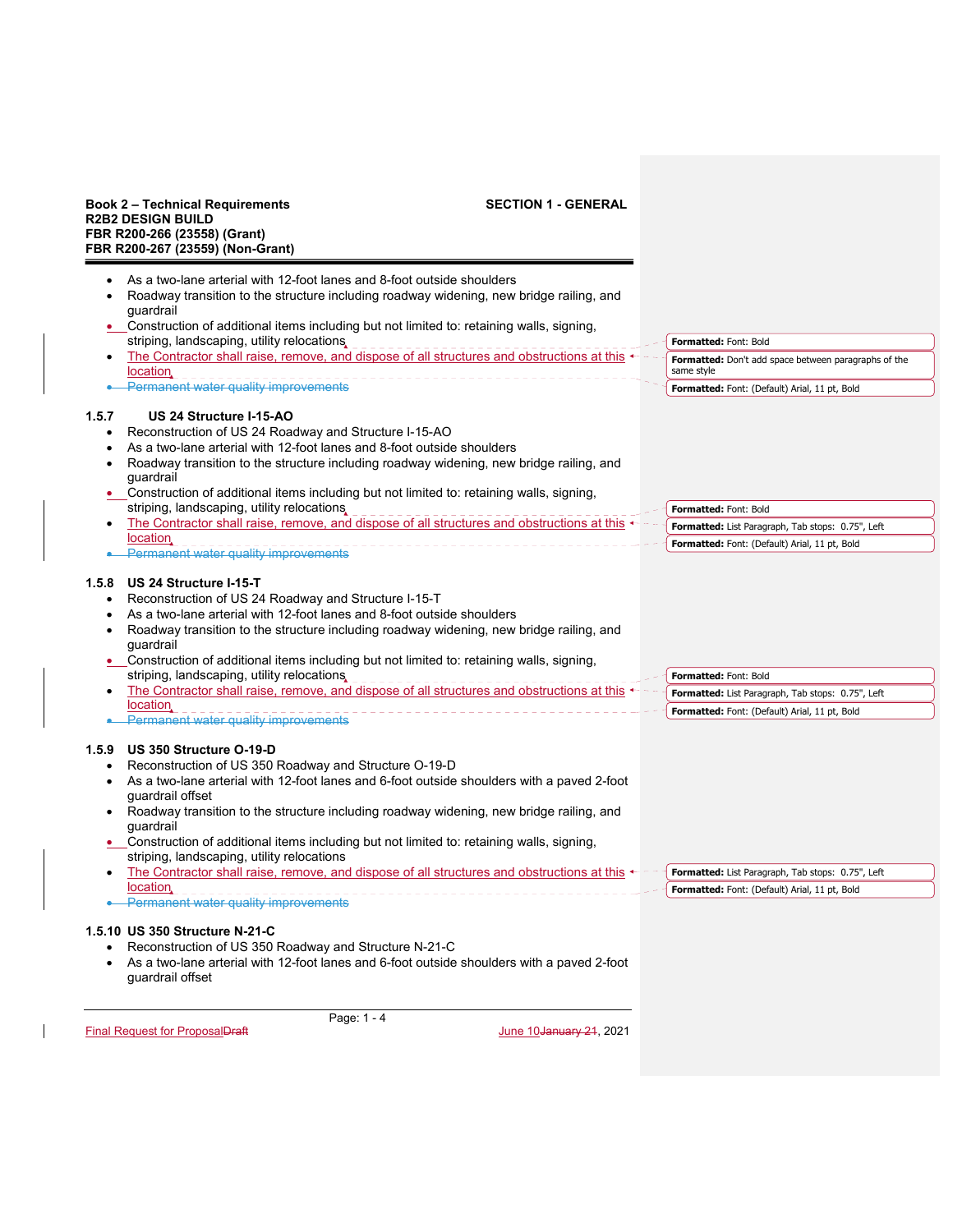### **Book 2 – Technical Requirements SECTION 1 - GENERAL R2B2 DESIGN BUILD FBR R200-266 (23558) (Grant) FBR R200-267 (23559) (Non-Grant)**  Page: 1 - 5 Final Request for ProposalDraft June 10January 21, 2021 Roadway transition to the structure including roadway widening, new bridge railing, and guardrail Construction of additional items including but not limited to: retaining walls, signing, striping, landscaping, utility relocations The Contractor shall raise, remove, and dispose of all structures and obstructions at this **location •** Permanent water quality improvements **1.5.11 US 350 Structure N-21-F**  Reconstruction of US 350 Roadway and Structure N-21-F As a two-lane arterial with 12-foot lanes and 6-foot outside shoulders with a paved 2-foot guardrail offset • Roadway transition to the structure including roadway widening, new bridge railing, and guardrail Construction of additional items including but not limited to: retaining walls, signing, striping, landscaping, utility relocations The Contractor shall raise, remove, and dispose of all structures and obstructions at this **location •** Permanent water quality improvements **1.5.12 US 350 Structure M-21-C**  Reconstruction of US 350 Roadway and Structure M-21-C As a two-lane arterial with 12-foot lanes and 6-foot outside shoulders with a paved 2-foot guardrail offset Roadway transition to the structure including roadway widening, new bridge railing, and guardrail Construction of additional items including but not limited to: retaining walls, signing, striping, landscaping, utility relocations, The Contractor shall raise, remove, and dispose of all structures and obstructions at this **location •** Permanent water quality improvements **1.5.13 US 350 Structure M-21-B**  Reconstruction of US 350 Roadway and Structure M-21-B As a two-lane arterial with 12-foot lanes and 6-foot outside shoulders with a paved 2-foot guardrail offset • Roadway transition to the structure including roadway widening, new bridge railing, and guardrail Construction of additional items including but not limited to: retaining walls, signing, striping, landscaping, utility relocations The Contractor shall raise, remove, and dispose of all structures and obstructions at this  $\leftarrow$  **location •** Permanent water quality improvements **1.5.14 US 350 Structure M-21-I**  Reconstruction of US 350 Roadway and Structure M-21-I As a two-lane arterial with 12-foot lanes and 6-foot outside shoulders with a paved 2-foot guardrail offset **Formatted:** Font: Bold **Formatted:** List Paragraph, Tab stops: 0.75", Left **Formatted:** Font: (Default) Arial, 11 pt, Bold **Formatted:** Font: Bold **Formatted:** List Paragraph, Tab stops: 0.75", Left **Formatted:** Font: (Default) Arial, 11 pt, Bold **Formatted:** Font: Bold **Formatted:** List Paragraph, Tab stops: 0.75", Left **Formatted:** Font: (Default) Arial, 11 pt, Bold **Formatted:** Font: Bold **Formatted:** List Paragraph, Tab stops: 0.75", Left **Formatted:** Font: (Default) Arial, 11 pt, Bold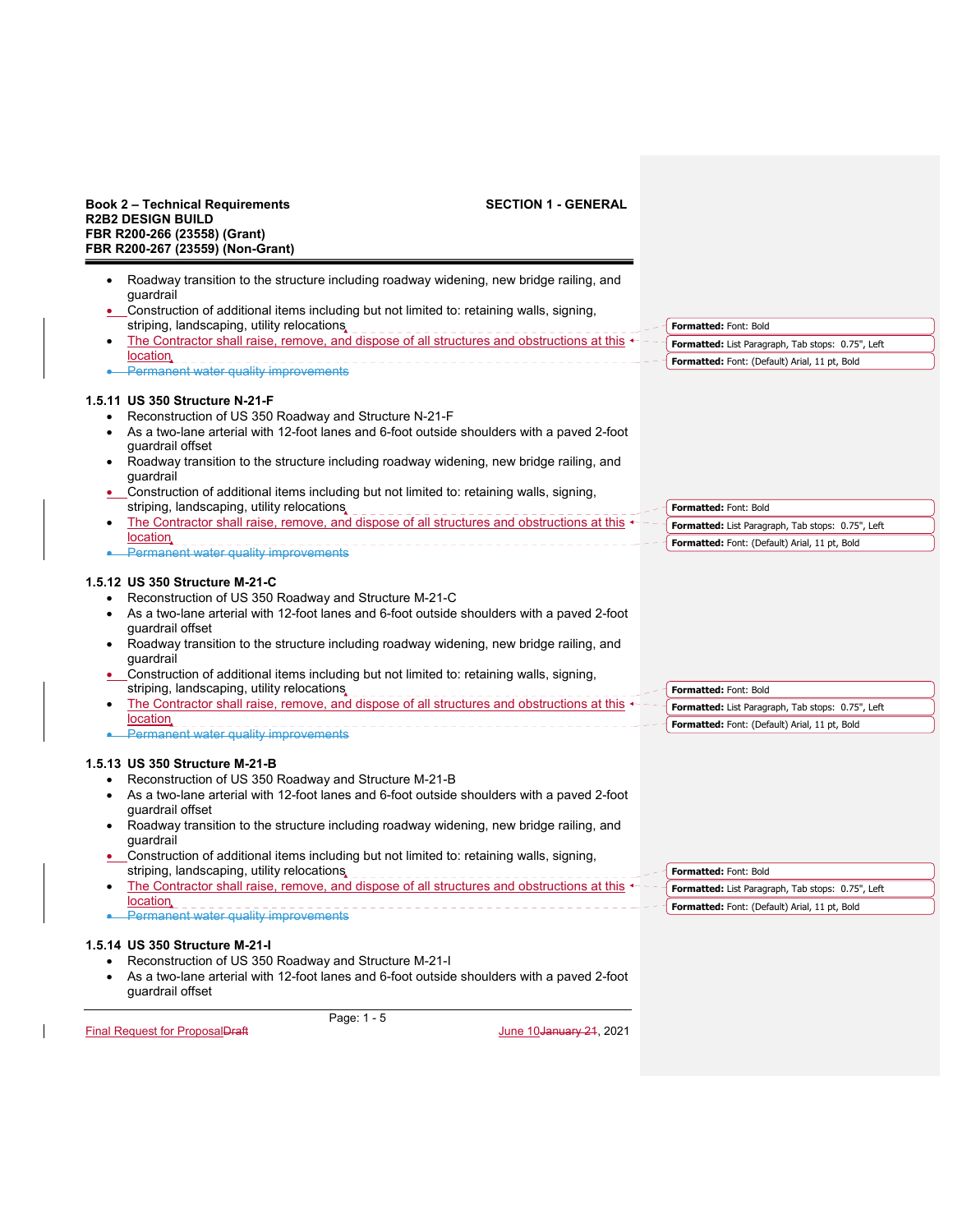| <b>SECTION 1 - GENERAL</b><br><b>Book 2 – Technical Requirements</b><br><b>R2B2 DESIGN BUILD</b><br>FBR R200-266 (23558) (Grant)<br>FBR R200-267 (23559) (Non-Grant)                                                                                                                                                                                                                                                                                                                                                                                                                                                                 |                                                                                                                             |
|--------------------------------------------------------------------------------------------------------------------------------------------------------------------------------------------------------------------------------------------------------------------------------------------------------------------------------------------------------------------------------------------------------------------------------------------------------------------------------------------------------------------------------------------------------------------------------------------------------------------------------------|-----------------------------------------------------------------------------------------------------------------------------|
| Roadway transition to the structure including roadway widening, new bridge railing, and<br>quardrail<br>_Construction of additional items including but not limited to: retaining walls, signing,                                                                                                                                                                                                                                                                                                                                                                                                                                    |                                                                                                                             |
| striping, landscaping, utility relocations,                                                                                                                                                                                                                                                                                                                                                                                                                                                                                                                                                                                          | Formatted: Font: Bold                                                                                                       |
| The Contractor shall raise, remove, and dispose of all structures and obstructions at this $\leftarrow$                                                                                                                                                                                                                                                                                                                                                                                                                                                                                                                              | Formatted: List Paragraph, Tab stops: 0.75", Left                                                                           |
| location.<br>Permanent water quality improvements                                                                                                                                                                                                                                                                                                                                                                                                                                                                                                                                                                                    | Formatted: Font: (Default) Arial, 11 pt, Bold                                                                               |
| 1.5.15 US 350 Structure M-21-J<br>Reconstruction of US 350 Roadway and Structure M-21-J<br>As a two-lane arterial with 12-foot lanes and 6-foot outside shoulders with a paved 2-foot<br>quardrail offset<br>Roadway transition to the structure including roadway widening, new bridge railing, and<br>guardrail<br>• Construction of additional items including but not limited to: retaining walls, signing,<br>striping, landscaping, utility relocations,<br>The Contractor shall raise, remove, and dispose of all structures and obstructions at this $\leftarrow$<br>٠<br>location.<br>Permanent water quality improvements  | Formatted: Font: Bold<br>Formatted: List Paragraph, Tab stops: 0.75", Left<br>Formatted: Font: (Default) Arial, 11 pt, Bold |
| 1.5.16 US 350 Structure M-22-Y<br>Reconstruction of US 350 Roadway and Structure M-22-Y<br>As a two-lane arterial with 12-foot lanes and 6-foot outside shoulders with a paved 2-foot<br>guardrail offset<br>Roadway transition to the structure including roadway widening, new bridge railing, and<br>٠<br>guardrail<br>Construction of additional items including but not limited to: retaining walls, signing,<br>striping, landscaping, utility relocations,<br>The Contractor shall raise, remove, and dispose of all structures and obstructions at this<br>location.<br>• Permanent water quality improvements               | Formatted: Font: Bold<br>Formatted: List Paragraph, Tab stops: 0.75", Left<br>Formatted: Font: (Default) Arial, 11 pt, Bold |
| 1.5.17 US 350 Structure M-22-U<br>Reconstruction of US 350 Roadway and Structure M-22-U<br>As a two-lane arterial with 12-foot lanes and 6-foot outside shoulders with a paved 2-foot<br>guardrail offset<br>Roadway transition to the structure including roadway widening, new bridge railing, and<br>٠<br>quardrail<br>Construction of additional items including but not limited to: retaining walls, signing,<br>striping, landscaping, utility relocations,<br>-------------------------------<br>The Contractor shall raise, remove, and dispose of all structures and obstructions at this $\triangleleft$<br>٠<br>location. | Formatted: Font: Bold<br>Formatted: List Paragraph, Tab stops: 0.75", Left<br>Formatted: Font: (Default) Arial, 11 pt, Bold |
| Permanent water quality improvements<br>Reference Documents illustrate the Basic Configuration as well as the AREs and are provided<br>solely for the Contractor's reference and are without representation or warranty by CDOT.<br>Regardless of the level of completion or suitability of any portion of Reference Documents, the<br>Contractor shall be solely responsible for all Project design and construction elements. CDOT<br>Page: 1 - 6                                                                                                                                                                                  |                                                                                                                             |

Final Request for ProposalDraft Christian Control of Christian Museum June 10January 21, 2021

 $\mathbf{I}$